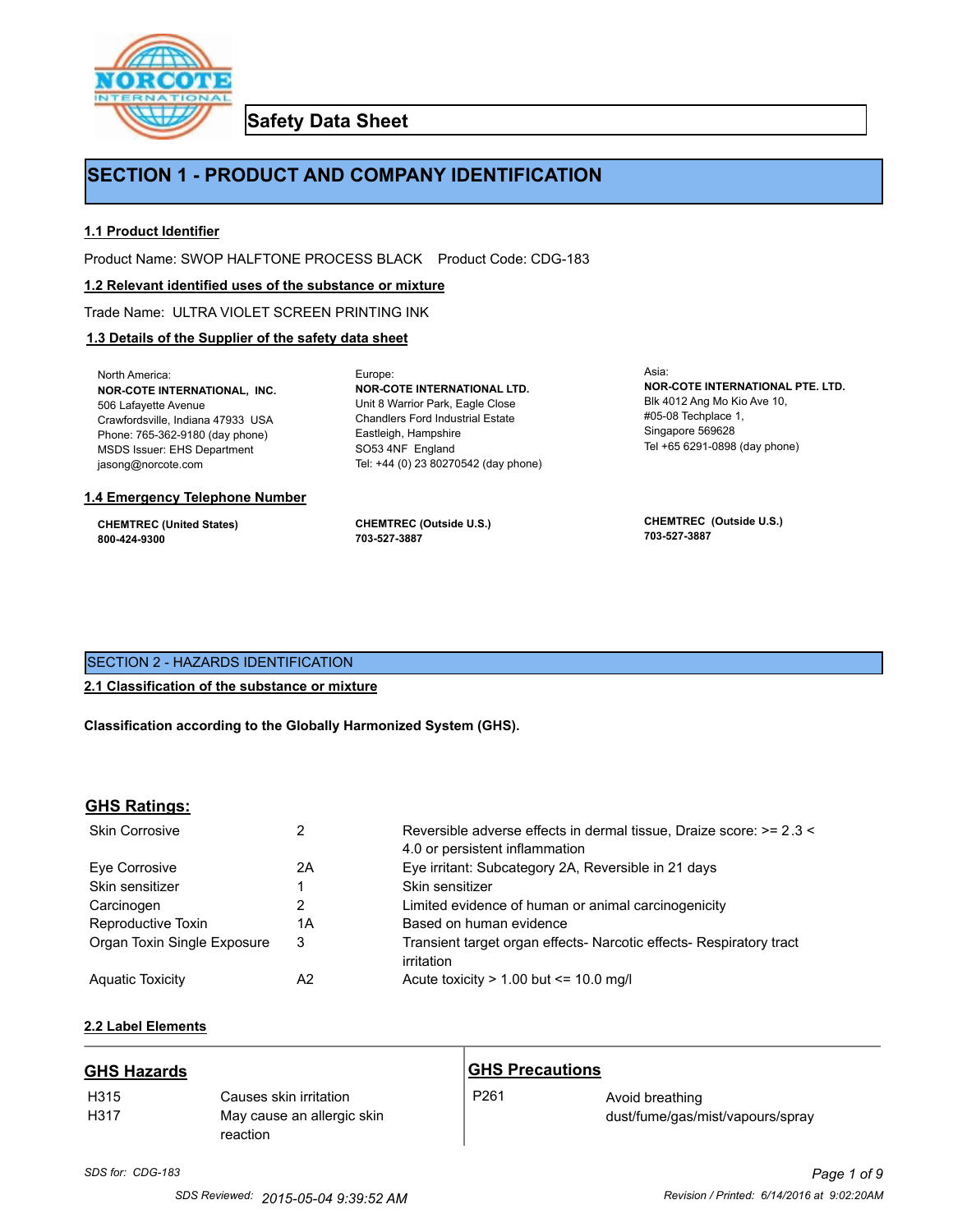| H319             | Causes serious eye irritation | P273             | Avoid release to the environment         |
|------------------|-------------------------------|------------------|------------------------------------------|
| H336             | May cause drowsiness or       | P <sub>280</sub> | Wear protective gloves/protective        |
|                  | dizziness                     |                  | clothing/eye protection/face protection  |
| H <sub>351</sub> | Suspected of causing cancer   | P314             | Get Medical advice/attention if you feel |
| H360             | May damage fertility or the   |                  | unwell                                   |
|                  | unborn child                  | P363             | Wash contaminated clothing before        |
| H401             | Toxic to aquatic life         |                  | reuse                                    |
|                  |                               | P302+P352        | IF ON SKIN: Wash with soap and water     |
|                  |                               | P304+P340        | IF INHALED: Remove victim to fresh air   |
|                  |                               |                  | and keep at rest in a position           |
|                  |                               |                  | comfortable for breathing                |
|                  |                               | P305+P351+P33    | IF IN EYES: Rinse continuously with      |
|                  |                               | 8                | water for several minutes. Remove        |
|                  |                               |                  | contact lenses if present and easy to    |
|                  |                               |                  | do - continue rinsing                    |
|                  |                               | P308+P313        | IF exposed or concerned: Get medical     |
|                  |                               |                  | advice/attention                         |
|                  |                               | P333+P313        | If skin irritation or a rash occurs: Get |
|                  |                               |                  | medical advice/attention                 |

#### **Danger**



**EMERGENCY OVERVIEW:** Product is a liquid with mild acrylic odor that may be harmful if inhaled or swallowed. Product may cause serious damage to eyes, allergic skin reactions and irritation to respiratory system. Avoid breathing vapors. Avoid spillage to sewers or waterways.

#### **ROUTES OF ENTRY:** Dermal, Inhalation, Ingestion

**ACUTE HEALTH EFFECTS:** Irritant to skin, eyes and respiratory tract. Effects may be delayed for several hours. Eyes Respiratory System

**Skin Contact:** Potential irritant and can cause allergic skin reaction. Repeated or prolonged contact may cause sensitization.

**Eye Contact:** Liquid, vapors, or mists may cause eye irritation. Protect eyes from repeated or prolonged contact.

**Ingestion:** May be harmful if swallowed. Gastrointestinal tract irritation may result.

**Inhalation:** May be harmful if inhaled. May cause irritation to upper respiratory tract upon prolonged or repeated inhalation.

# **Effects of Overexposure**

**MEDICAL CONDITIONS AGGRAVATED BY EXPOSURE:** Repeated and prolonged overexposure may increase the potential for adverse health effects.

**CHRONIC HEALTH EFFECTS:** No additional information

# SECTION 3 - COMPOSITION / INFORMATION ON INGREDIENTS

#### **3.2 Mixtures**

\*Note: The exact concentrations of the below listed chemicals are being withheld as a trade secret

| <b>Chemical Name</b>         | <b>Percent</b><br>Weight | CAS#       | EC No.    | <b>Classification (GHS)</b> |
|------------------------------|--------------------------|------------|-----------|-----------------------------|
| 1.6-Hexanediol<br>diacrylate | <b>5.00 - 10.00 %</b>    | 13048-33-4 | 235-921-9 | H315, H319,<br>H317, H400   |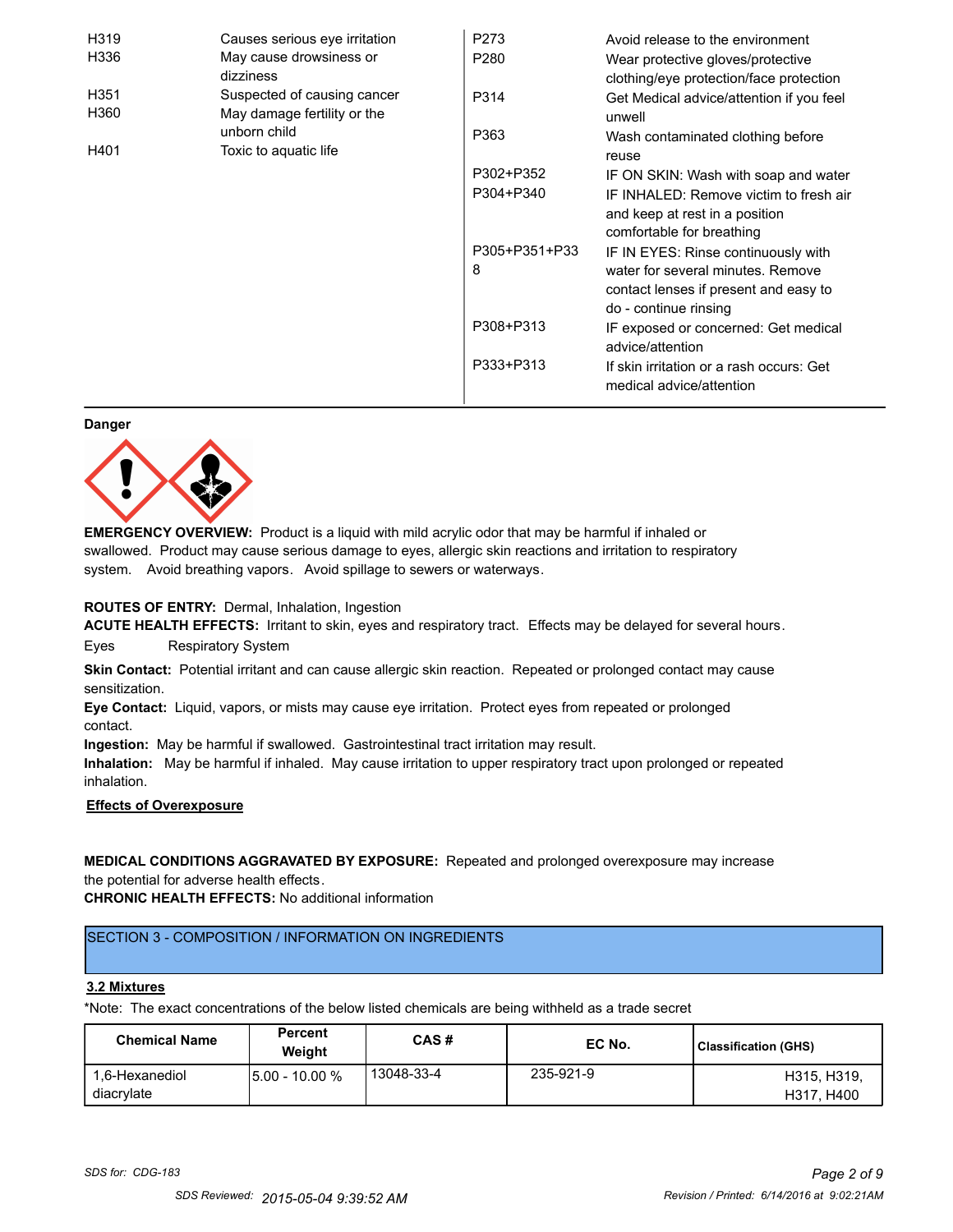| Tripropylene glycol | $15.00 - 10.00 %$ | 42978-66-5 | 256-032-2 | H315, H319,         |
|---------------------|-------------------|------------|-----------|---------------------|
| diacrylate          |                   |            |           | H317, H335          |
| Carbon black        | $15.00 - 10.00 %$ | 1333-86-4  |           | H319, H335,<br>H372 |
|                     |                   |            |           |                     |
| Methanone, (1-      | $10.10 - 1.00 %$  | 947-19-3   |           | H303                |
| hydroxycyclohexyl)  |                   |            |           |                     |
| phenyl-             |                   |            |           |                     |
| Benzophenone        | $10.10 - 1.00 %$  | 119-61-9   |           |                     |

# SECTION 4 - FIRST AID MEASURES

# **4.1 Description of first aid measures**

**INHALATION:** Move subject to fresh air and keep warm. If subject is not breathing, administer artificial respiration. If breathing is difficult, have qualified personnel administer oxygen and get medical attention .

**EYE CONTACT:** Flush the eye and under lids with warm water for 15 minutes. Remove any contact lenses during the flushing. Get immediate medical attention if symptoms persist.

**SKIN CONTACT:** Remove and isolate contaminated clothing and shoes. Remove excess material from skin with clean cloth. Flush skin with running lukewarm water. Wash affected areas using mild soap.

**INGESTION:** If appreciable quantities are swallowed, seek immediate medical attention. Do NOT induce vomiting. Never give anything by mouth to an unconscious person.

# SECTION 5 - FIRE FIGHTING MEASURES

# **5.1 Extinguising Media**

Evacuate area of all non-emergency personell. Firefighters must wear full emergency equipment with self contained breathing apparatus. At elevated temperatures hazardous polymerization may occur causing container rupture and in extreme cases, explosion. Fight fires from upwind and cool intact containers with water spray or stream at maximum range.

# Flash Point: 100 C (212 F)

**FLAMMABLE/EXPLOSIVE LIMITS (Volume % in air):** Not established **EXTINGUISHING METHOD:** Water fog, carbon dioxide (CO2) or dry chemical

#### **5.2 Special Hazards arising from the substance or mixture:**

Thermal decomposition can lead to release of irritating gases and vapors

#### **5.3 Advice for firefighters**

#### **Protective Equipment:**

Wear full emergency equipment with selfcontained breathing apparatus . Refer to Section 8

#### **5.4 Additional Information**

 Heating causes a rise in pressue, risk of bursting and combustion Shut off sources of ignition Carbon monoxide and carbon dioxide may form upon combustion

**OSHA CLASSIFICATION:** Class IIIB Combustible

#### SECTION 6 - ACCIDENTAL RELEASE MEASURES

#### **6.1 Personal precautions, protective equipment and emergency procedures**

Remove all sources of ignition and ventilate area. Avoid skin and eye contact. Use respiratory protection.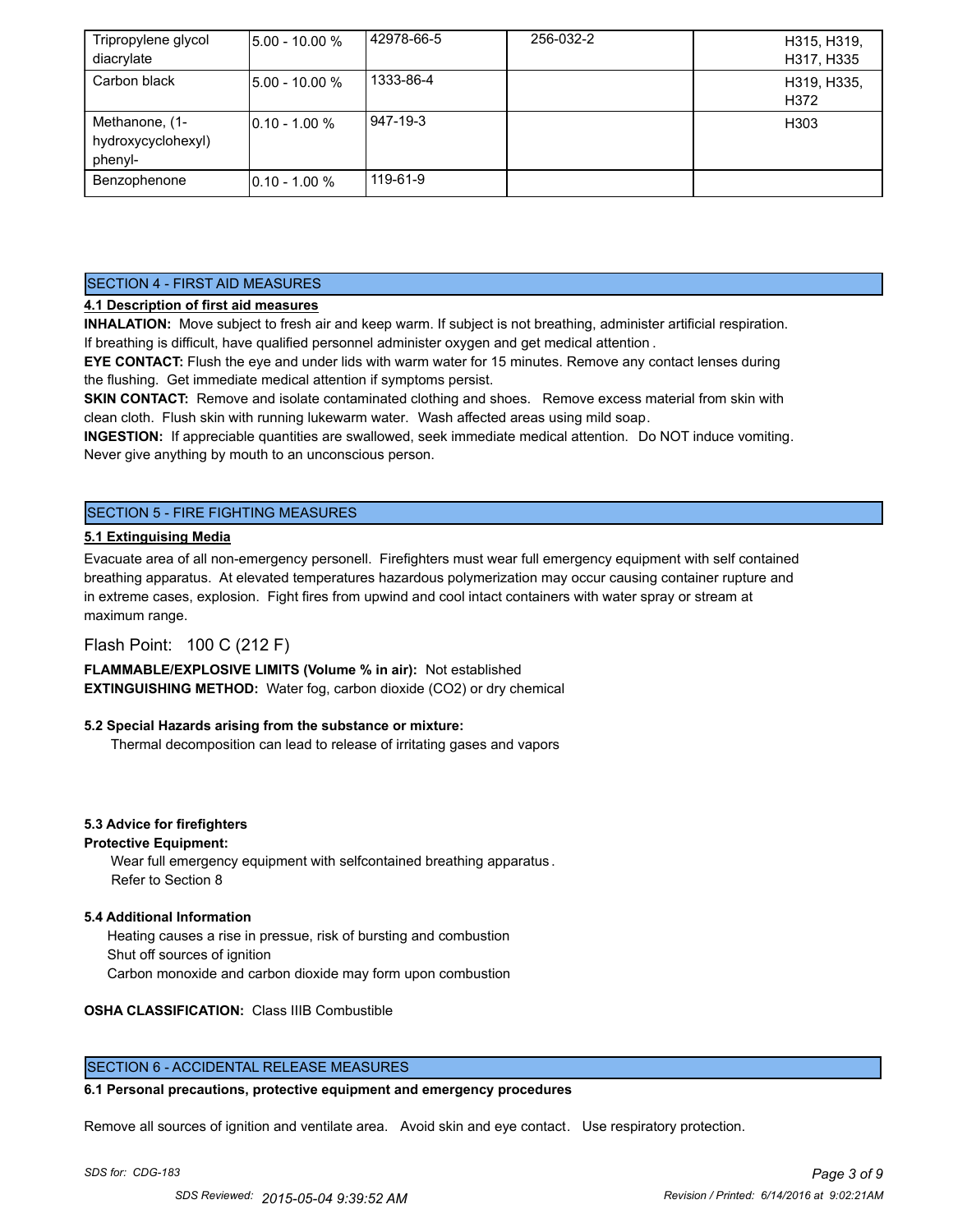#### **6.2 Environmental precautions**

Avoid release to the environment. Local authorities should be advised if significant spillages cannot be contained

#### **6.3 Methods and materials for containment and cleaning up**

 Absorb with inert materials such as dry clay or sand and place in closed container for disposal as solid waste in accordance with all applicable regulations.

#### SECTION 7 - HANDLING AND STORAGE

#### **7.1 Precautions for safe handling**

Avoid any unnecessary contact. Use protective clothing specified in Section 8.

#### **7.2 Conditions for safe storage, including and incompatibilities**

Store away from heat and sunlight to prevent spontaneous polymerization. Store below 90° F (32° C). Protect containers from physical damage. Storage of containers should conform to flammable and combustible liquid regulations.

#### **SECTION 8 - EXPOSURE CONTROLS / PERSONAL PROTECTION**

#### **8.1 Control parameters**

#### **Exposure Limits:** Not established for mixture

| Chemical Name / CAS No.                                 | <b>OSHA Exposure Limits</b> | <b>ACGIH Exposure Limits</b>        | <b>Other Exposure Limits</b>                                                                                              |
|---------------------------------------------------------|-----------------------------|-------------------------------------|---------------------------------------------------------------------------------------------------------------------------|
| 1,6-Hexanediol diacrylate<br>13048-33-4                 |                             |                                     |                                                                                                                           |
| Tripropylene glycol<br>diacrylate<br>42978-66-5         |                             |                                     |                                                                                                                           |
| Carbon black<br>1333-86-4                               | 3.5 mg/m3 TWA               | 3 mg/m3 TWA (inhalable<br>fraction) | NIOSH: 3.5 mg/m3<br>TWA; 0.1 mg/m3 TWA<br>(Carbon black in<br>presence of Polycyclic<br>aromatic hydrocarbons,<br>as PAH) |
| Methanone, (1-<br>hydroxycyclohexyl)phenyl-<br>947-19-3 |                             |                                     |                                                                                                                           |
| Benzophenone<br>119-61-9                                |                             |                                     |                                                                                                                           |

#### **8.2 Exposure Controls**

**VENTILATION:** Provide natural or mechanical ventilation to minimize exposure. If practical, use local mechanical exhaust ventilation at sources of air contamination.

**EYE PROTECTION:** Use splash-proof safety goggles or safety glasses that are ANSI approved to prevent eye contact. Eyewash availability is also recommended.

**HAND PROTECTION:** Use nitrile, butyl or other gloves that are resistant to chemicals in Section 2. Replace immediately if punctured or torn or when a change of appearance (color, elasticity, shape) occurs . A minimum of 0.45mm thick gloves for long duration exposure (up to 4 hours) or mechanical handling activities; single use, disposable gloves for short duration exposures not exceeding 30 minutes or where splashes are likely, are recommended.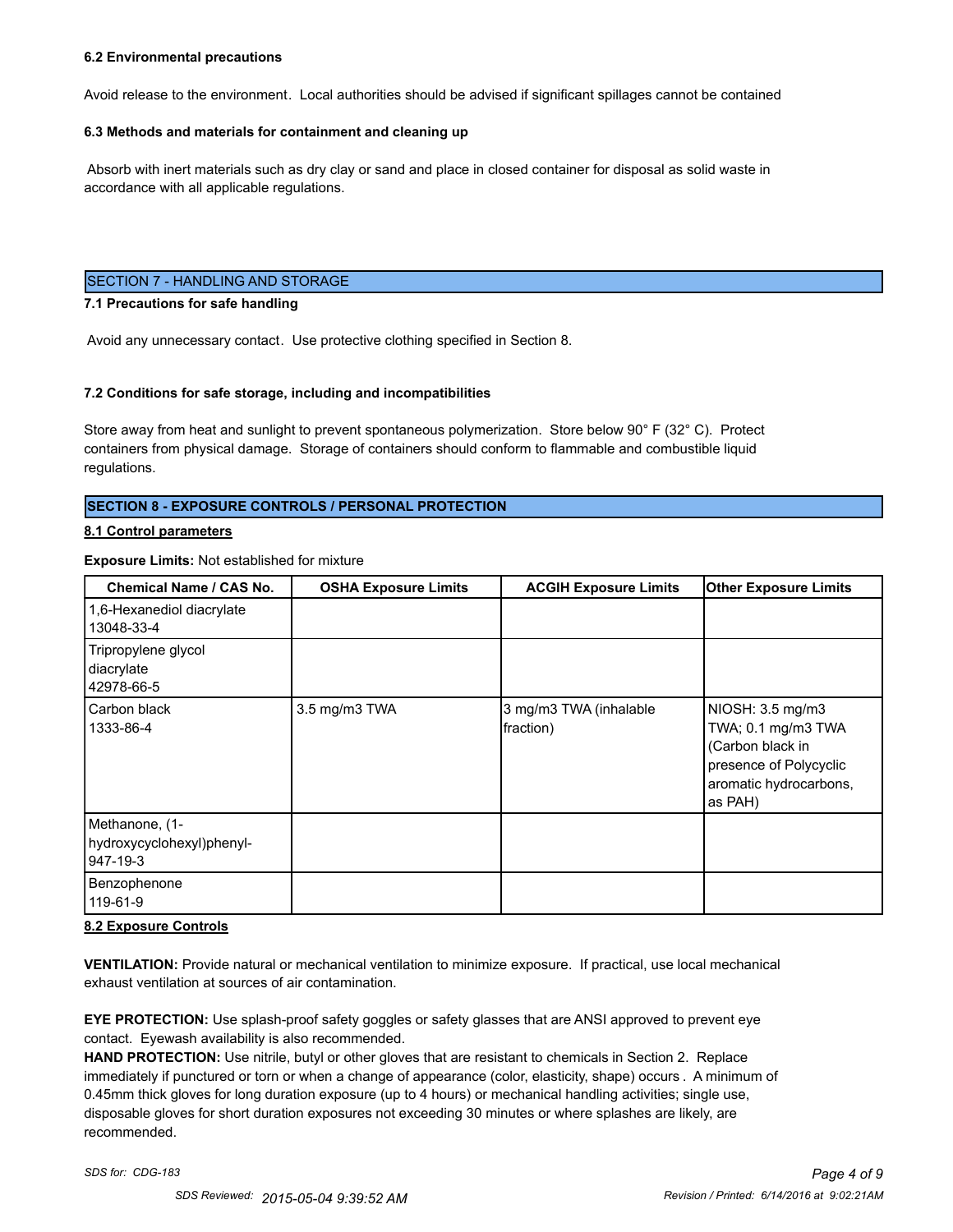**RESPIRATORY PROTECTION:** Use of NIOSH/MSHA approved respirators is recommended where exposure limits may be exceeded. Consult the respirator manufacturer for appropriate type and application. **SKIN PROTECTION:** Protective or disposable outer clothing is recommended.

**Environmental Exposure Controls:** Avoid release to the environment. The product should not be allowed to enter drains, water courses or the soil.

| <b>SECTION 9 - PHYSICAL AND CHEMICAL PROPERTIES</b> |                                                           |                                  |                   |  |
|-----------------------------------------------------|-----------------------------------------------------------|----------------------------------|-------------------|--|
|                                                     | 9.1 Information on basic physical and chemical properties |                                  |                   |  |
| Appearance:                                         | Liquid with moderate<br>viscosity                         | Odor:                            | Mild Acrylic odor |  |
| Vapor Pressure:                                     | Not Established                                           | <b>Vapor Density:</b>            | Heavier than Air  |  |
| pH:                                                 | Not Established                                           | Formula KG / Gal                 | 4.15              |  |
| <b>Melting Point:</b>                               | Not Available                                             | <b>Freezing Point:</b>           | Not Available     |  |
| Solubility:                                         | Not Soluble in Water                                      | <b>Boiling Range:</b>            | Not Available     |  |
| <b>Flash Point:</b>                                 | See section 5.1                                           | <b>Evaporation Rate:</b>         | $<$ 1             |  |
| Flammability:                                       | See Section 5.4                                           | <b>Explosive Limits:</b>         | See Section 5.4   |  |
| Viscosity:                                          | See Certificate of<br>Analysis                            | <b>Specific Gravity (SG)</b>     | 1.096             |  |
| Grams VOC less water:                               | $1\%$                                                     | <b>Partition Coefficient</b>     | Not Available     |  |
| <b>Auto-Ignition Temperature</b>                    | Not Available                                             | <b>Decomposition Temperature</b> | Not Available     |  |

# **SECTION 10 - REACTIVITY / STABILITY HAZARD DATA**

**10.1 Reactivity**

None known

#### **10.2 Chemical Stability**

This material is stable under recommended storage and handling conditions.

#### **10.3 Possibility of hazardous reaction**

Under certain conditions (excess temperatures and contamination) hazardous polymerization may occur. Avoid high temperature and contamination with foreign materials.

#### **10.4 CONDITIONS TO AVOID:**

Excessive heat, ignition sources and contamination with dirt and other foreign materials.

#### **10.5 Incompatible Materials:**

Avoid contamination or inappropriate mixing with strong oxidizing agents, peroxides, strongly caustic materials and metal corrosion products including rust. Do not expose to UV light during storage.

#### **10.6 Hazardous decomposition products**

Thermal oxidation or pyrolysis (as in fire) may yield carbon dioxide, carbon monoxide and volatile organic fragments which are flammable, irritating or toxic.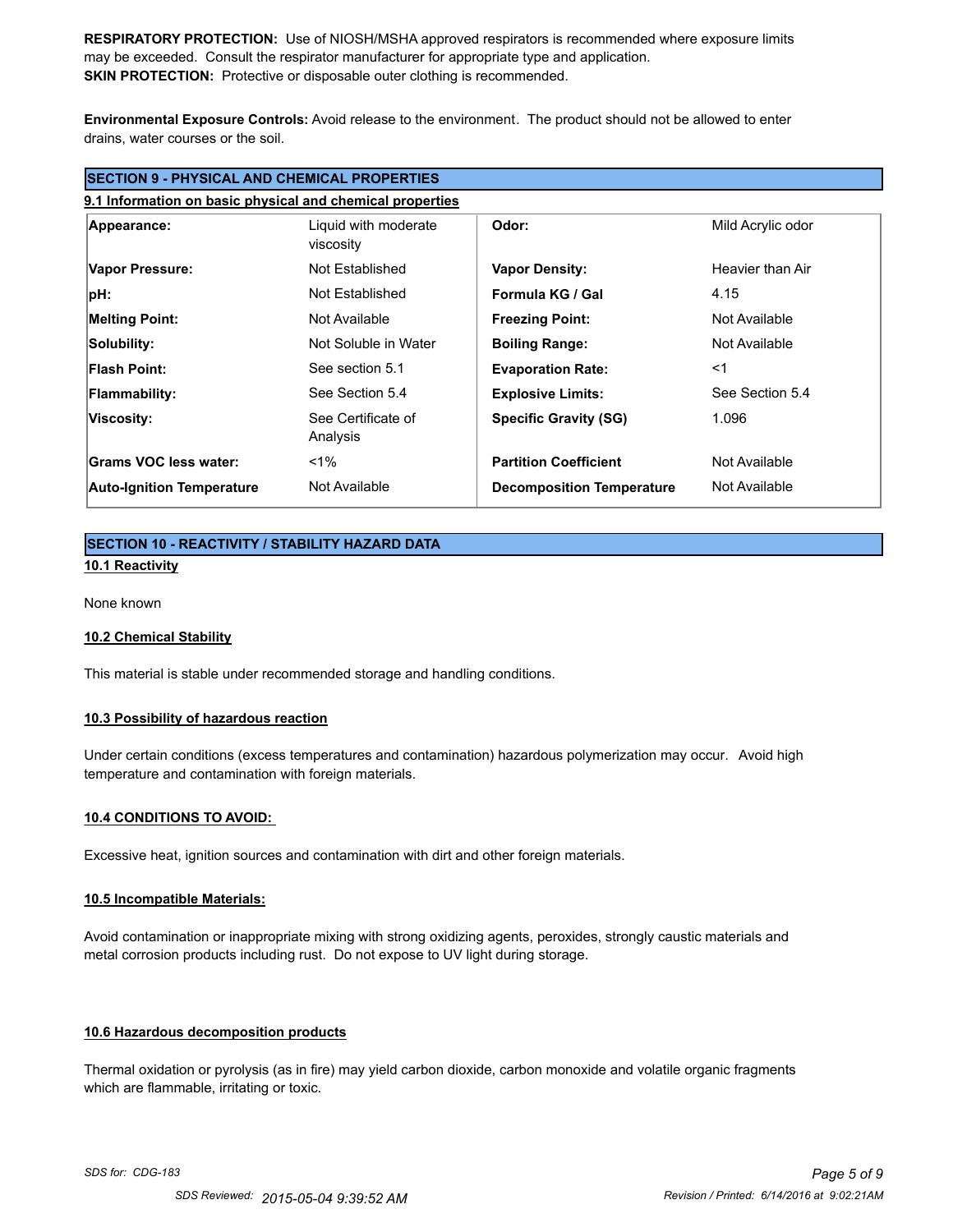#### **SECTION 11 - TOXICOLOGICAL INFORMATION**

#### **Component Toxicity:**

| <b>Component Description</b><br>Oral, Dermal, Inhalation<br><b>Toxicity</b>          | Ecotoxocity:                                                                        |
|--------------------------------------------------------------------------------------|-------------------------------------------------------------------------------------|
| 1,6-Hexanediol diacrylate<br>Oral:5.00 g/kg (Rat)<br>Dermal: 3,600.00 µL/kg (Rabbit) | N/A                                                                                 |
| Tripropylene glycol diacrylate<br>Oral:3,000.00 mg/kg (Rat)                          | 48 Hr EC50 Daphnia magna: 88.7 mg/L<br>72 Hr EC50 Desmodesmus subspicatus: >28 mg/L |
| ICarbon black<br>Dermal: 3.00 g/kg (Rabbit)                                          | 24 Hr EC50 Daphnia magna: >5600 mg/L                                                |
| Methanone, (1-hydroxycyclohexyl)phenyl-                                              | N/A                                                                                 |
| Benzophenone<br>Dermal: 3,535.00 mg/kg (Rabbit)                                      | 96 Hr LC50 Pimephales promelas: 13.2 - 15.3 mg/L [flow-through]                     |

**TOXICOLOGICAL DATA:** Slightly Toxic by injestion. Prolonged or repeated exposure may result in sensitization.

**LC50** - No additional information **LD50** - No additional information **MUTAGENICITY:** No additional information **REPRODUCTIVE EFFECTS:** No additional information **CARCINOGENICITY:**

Benzophenone: IARC: Possible human carcinogen OSHA: listed

Carbon black: NIOSH: potential occupational carcinogen IARC: Possible human carcinogen OSHA: listed

Carcinogenicity:

#### **SECTION 12 - ECOLOGICAL INFORMATION**

#### **12.1 Toxicity**

No determination has been made on ecological impact. However, it is recommended to prevent contamination of the environment with this product, i.e. soil, landfills, drains, sewers, surface waters, etc.

#### **12.2 Persistence and degradability**

No determination has been made on ecological impact. however, it is highly recommended to prevent contamination of the environment with this product, i.e. soil, landfills, drains, sewers, surface waters, etc

#### **12.3 Bioaccumulative potential**

No determination has been made on ecological impact. However, it is highly recommended to prevent contamination of the environment with this product, i.e. soil, landfills, drains, sewers, surface waters, etc.

#### **12.4 mobility in soil**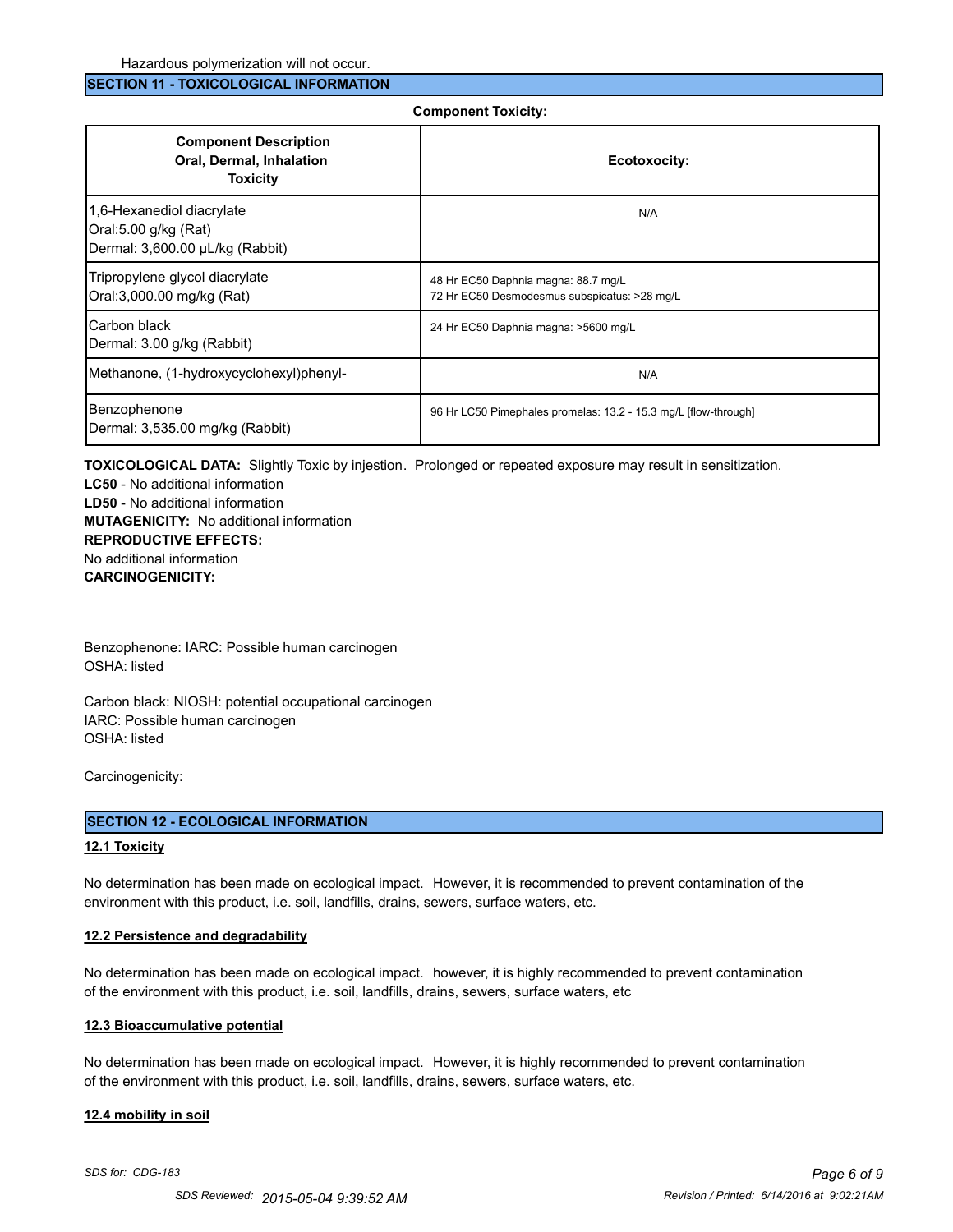No determination has been made on ecological impact. However, it is highly recommended to prevent contamination of the environment with this product, e.i. soil, landfille, drains, sewers, surface waters, etc.

#### **SECTION 13 - DISPOSAL CONSIDERATIONS**

#### **13.1 Waste Water methods**

If material becomes a waste, it does not meet the criteria of a hazardous waste as defined under the Resource Conservation and Recovery Act (RCRA) 40 CFR 261 as supplied. Dispose of this material in accordance with all applicable federal, state, provincial, and local laws and regulations.

#### **SECTION 14 - TRANSPORTATION INFORMATION**

Transport this product in accordance with all applicable laws and regulations . This product, as supplied, is not regulated nor classified as a hazardous material/dangerous good by United States Department of Transportation (DOT), the International Civil Aviation Organization (ICAO), the International Maritime Organization (IMO), the Canadian Transportation of Dangerous Goods Act (TDG), or the International Air Transport Association (IATA) .

#### **14.1 UN Number:** Not Applicable

**14.2 UN Proper Shipping Name:** Not Applicable

**14.3 Transport Hazard Class:** Not Applicable **DOT (49 CFR)/IATA/IMDG Hazard Class:** Not Applicable

 **14.4 Packing Group:** Not Applicable

# **SECTION 15 - REGULATORY INFORMATION**

#### **15.1 Safety, Health and Environmental regulations / legislation specific for the substance or mixture**

This safety data sheet has been formatted to the best of our ability in accordance to Directive 67/548/EEC or Directive 1999/45EC, American National Standards Institute (ANSI) and contains hazard criteria and all information required by the Canadian Controlled Products Regulation (CPR) in regard to this product.

**Clean Air Act - Ozone Depleting Substances (ODS):** This product and its components do not contain Ozone Depleting Substances.

**Canadian Inventory Status:** Components of this product are currently listed on the Canadian Domestic Substance List (DSL) or the Canadian Non-Domestic Substance List (NDSL).

**Coalition of Northeastern Governors (CONEG):** This product meets the requirements of CONEG pertaining to heavy metals total content of no more than 100 PPM. No heavy metals are added as a part of the formulation, but raw materials may contain residual parts per million as naturally occurring elements.

**European Inventory Status:** Components of this product are listed on the European Inventory of Existing Commercial Substances (EINECS), the European List of Notified Chemical Substances (ELINCS), or are exempt from being listed.

**Food and Drug Administration (FDA) Food Packaging Status:** Components of this product have not been cleared by FDA for use in food packaging and/or other applications as an indirect food additive .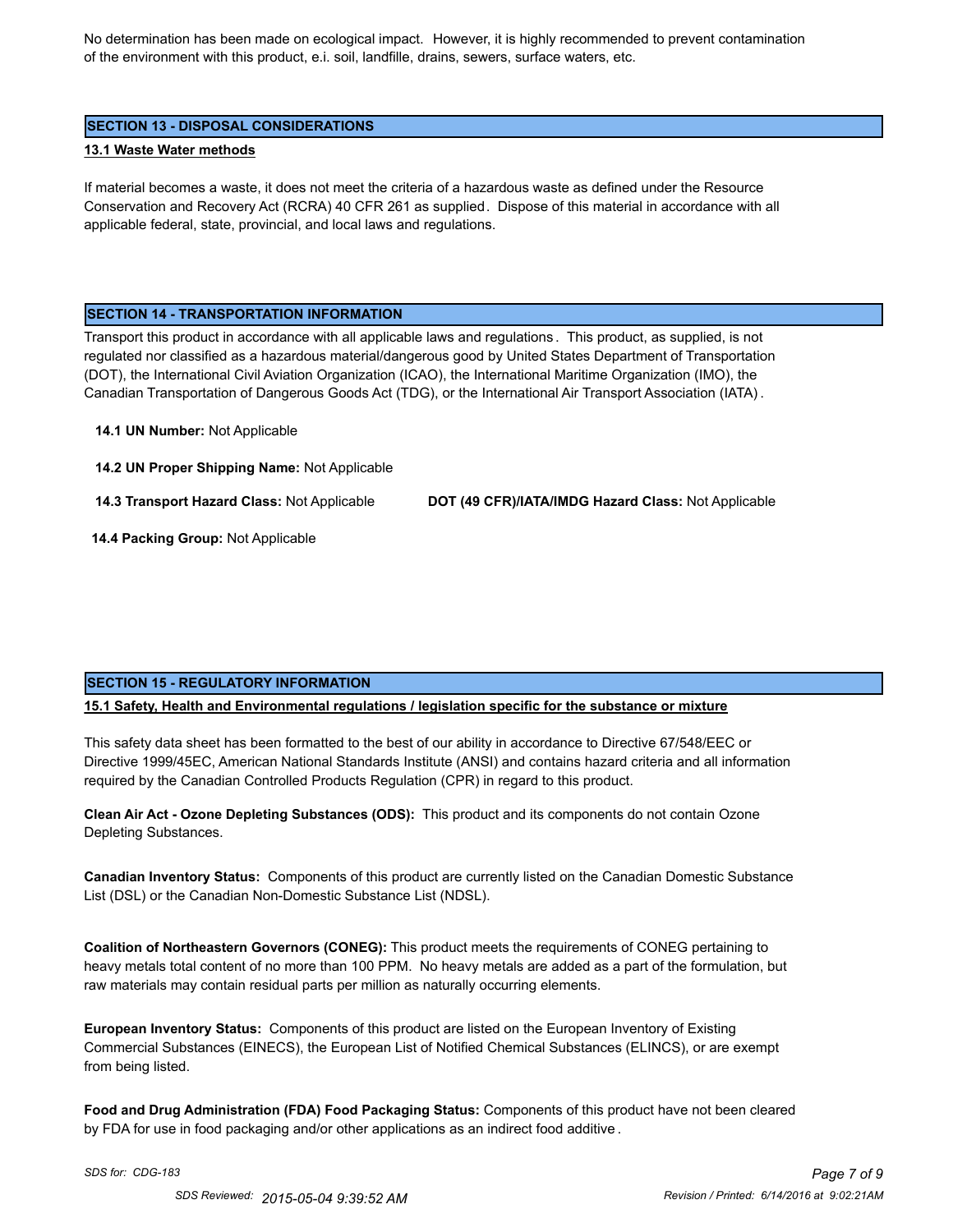#### **California Proposition 65 RTK:**

The following components of this mixture are listed under California Proposition 65:

Benzophenone 119-61-9 0.1 to 1.0 % Carcinogen

Carbon black 1333-86-4 5 to 10 % Carcinogen

If CAS numbers 13463-67-7 and/or 1333-86-4 are listed they are not supplied in respirable form.

**REACH** : This product is compliant with the registration of the REACH Regulation (EC) No. 1907/2006 as all its components are either excluded, exempt and/or preregistered.

The following Substances of Very High Concern are present (updated December 17, 2015 to review for the 168 SVHC)

- None

- None

#### **Superfund Amendments and Reauthorization Act of 1986 (SARA) Title III: Section 302:**

- None

#### **Superfund Amendments and Reauthorization Act of 1986 (SARA) Title III: SARA 313:**

 This product contains the following components that are regulated under the Toxic Chemical Release Reporting requirements 40 CFR 372:

- None

**Global Inventories:** The components of these products are listed in the following or exempt from listing:

Europe (EINECS): Yes USA (TSCA): Yes Canada (DSL): Yes Japan (ENCS): Yes Philippines (PICCS): Yes China (IECSC): Yes Australia (AICS): Yes Korea (KECI): Yes New Zealand (NZloC): Yes Taiwan (ECSI): Yes

#### **SECTION 16 - OTHER INFORMATION**

**Hazardous Material Information System (HMIS) National Fire Protection Association (NFPA)**